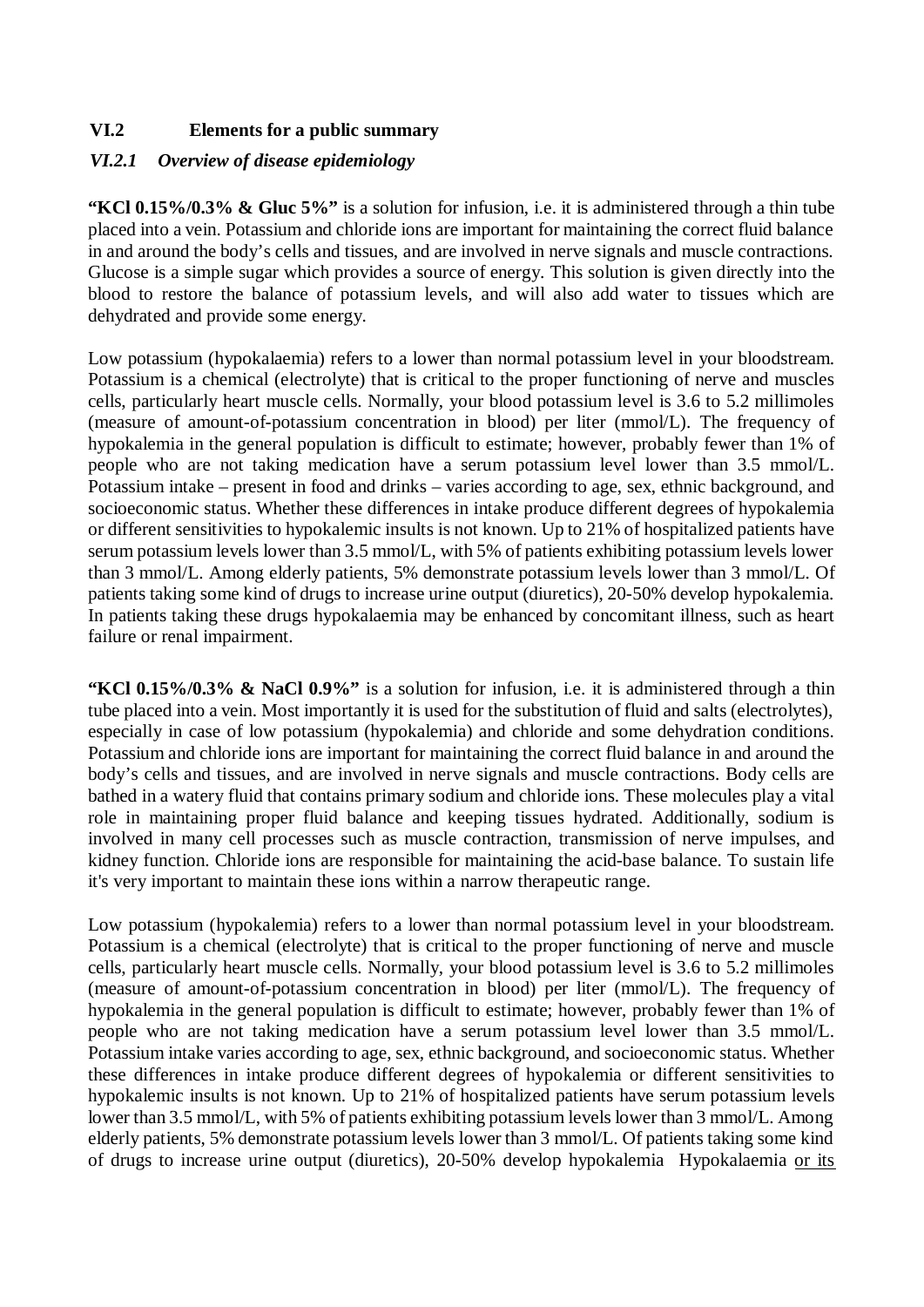effects in patients taking these drugs may be enhanced by concomitant illnesses, such as heart failure or renal impairment.

"KCl 0.15%/0.3% & NaCl 0.9%" may be also used in dehydration conditions (e.g. diarrhoea and vomiting). Especially in smaller children water loss, particularly due to inflammation of the stomach and small intestine, is a common emergency department complaint. Worldwide for children younger than 5 years, the annual incidence of diarrheal illness is approximately 1.5 billion. Infants and younger children are more susceptible to volume depletion than older children.

Additional to dehydration in children a bad hydration state is rather common in elderly populations. Especially in community dwelling adults and adults older than 70 years chronic dehydration can occur in 48% to 60% of the patients.

**"KCl 0.15%/0.3% & NaCl 0.18% & Gluc 4%"** is a solution for infusion, i.e. it is administered through a thin tube placed into a vein. Potassium and sodium are important for maintaining the correct fluid balance in and around the body's cells and tissues, and are involved in nerve signals and muscle contractions. Chloride ions are responsible for maintaining the acid-base balance. To sustain life it's very important to maintain these ions within a narrow therapeutic range. Glucose is a simple sugar which provides a source of energy. This solution is given directly into the blood to restore the balance of potassium, sodium and chloride levels, and will also add water to tissues which are dehydrated and provide some energy.

Low potassium (hypokalemia) refers to a lower than normal potassium level in your bloodstream. Potassium is a chemical (electrolyte) that is critical to the proper functioning of nerve and muscles cells, particularly heart muscle cells. Normally, your blood potassium level is 3.6 to 5.2 millimoles (measure of amount-of-potassium concentration in blood) per liter (mmol/L). The frequency of hypokalemia in the general population is difficult to estimate; however, probably fewer than 1% of people who are not taking medication have a serum potassium level lower than 3.5 mmol/L. Potassium intake varies according to age, sex, ethnic background, and socioeconomic status. Whether these differences in intake produce different degrees of hypokalemia or different sensitivities to hypokalemic insults is not known. Up to 21% of hospitalized patients have serum potassium levels lower than 3.5 mmol/L, with 5% of patients exhibiting potassium levels lower than 3 mmol/L. Among elderly patients, 5% demonstrate potassium levels lower than 3 mmol/L. Of patients taking some kind of drugs to increase urine output (diuretics), 20-50% develop hypokalemia Hypokalemia or its effects in patients taking these drugs may be enhanced by concomitant illnesses, such as heart failure or renal impairment.

#### *VI.2.2 Summary of treatment benefits*

"KCl 0.15%/0.3% & Gluc 5%", "KCl 0.15%/0.3% & NaCl 0.9%", and "KCl 0.15%/0.3% & NaCl 0.18% & Gluc 4%" have been used for several decades and have demonstrated their positive effect in correction of fluid and electrolyte (especially potassium) imbalances. Despite limited data about the efficacy of the individual components of this solution, data on similar medicinal products as well as years of experience on clinical "well established" use allow one to state that there is no doubt about the efficacious and safe application of i.v. solutions such as "KCl 0.15%/0.3% & Gluc 5%", "KCl 0.15%/0.3% & NaCl 0.9%", and "KCl 0.15%/0.3% & NaCl 0.18% & Gluc 4%" solution for infusion.

#### *VI.2.3 Unknowns relating to treatment benefits*

Since several decades "KCl 0.15%/0.3% & Gluc 5%", "KCl 0.15%/0.3% & NaCl 0.9%" is in use for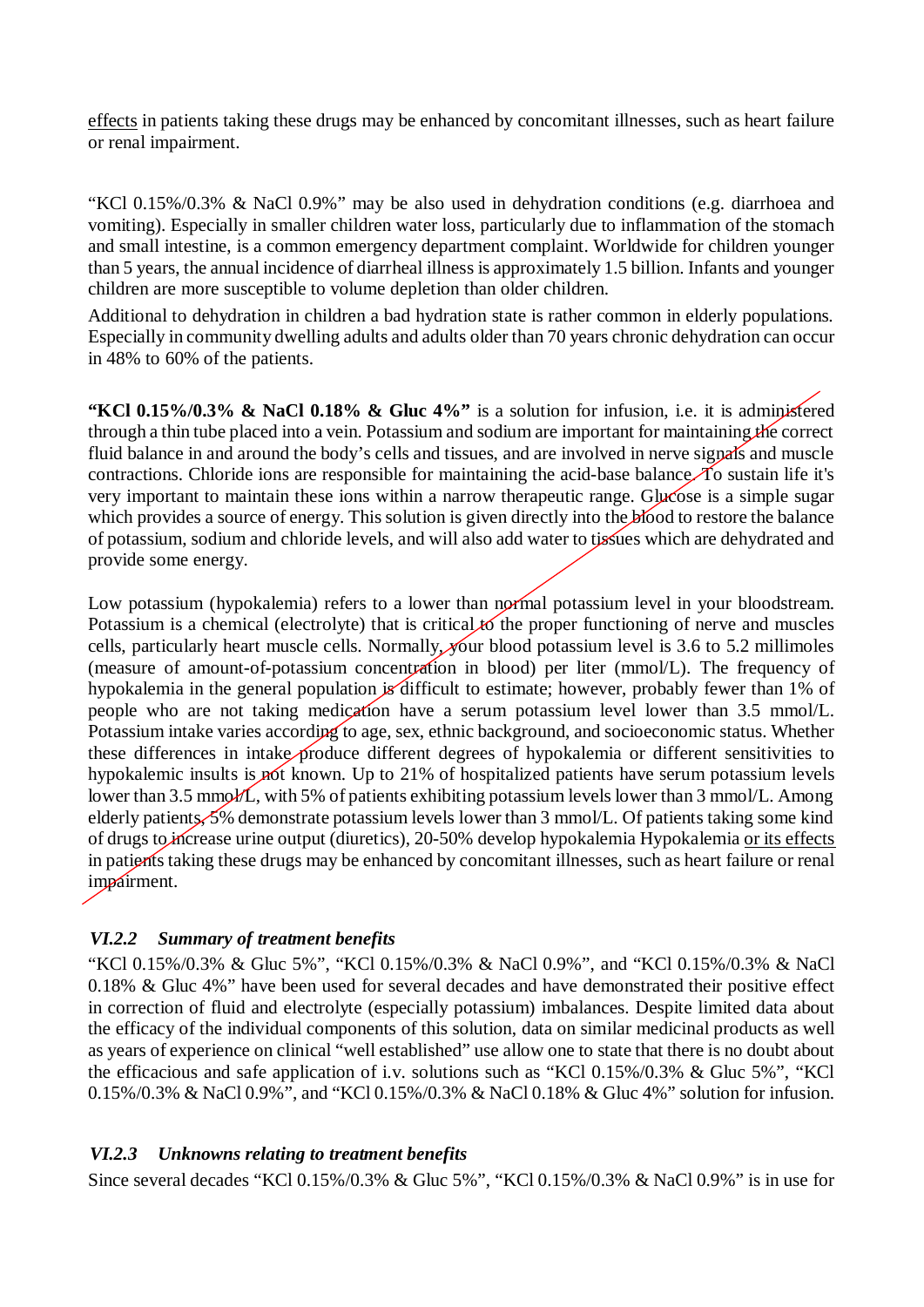the preparation of parenteral solutions. There are no unknowns relating to treatment benefits.

*VI.2.4 Summary of safety concerns*

**Important identified risks**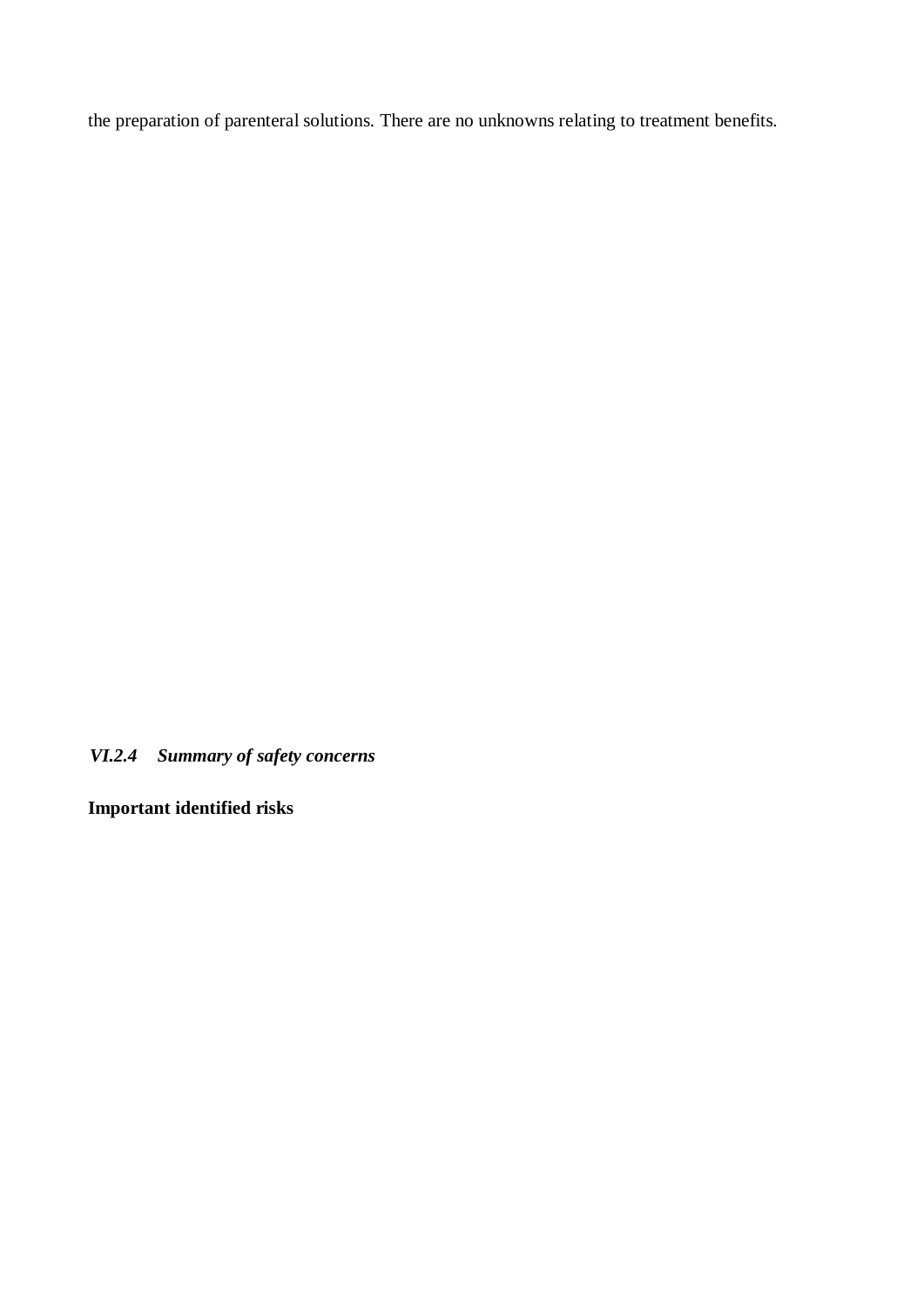| <b>Risk</b>                                                    | What is known                                                                                                                                                                                                                                           | <b>Preventability</b>                                                                                                                                                                                                                                                                                                                                                                |
|----------------------------------------------------------------|---------------------------------------------------------------------------------------------------------------------------------------------------------------------------------------------------------------------------------------------------------|--------------------------------------------------------------------------------------------------------------------------------------------------------------------------------------------------------------------------------------------------------------------------------------------------------------------------------------------------------------------------------------|
| Elevated<br>potassium level<br>in the blood<br>(hyperkalaemia) | In hyperkalaemia serum potassium levels<br>are elevated above the normal range. KCl<br>$0.15\%/0.3\%$ & Gluc 5\%", "KCl<br>$0.15\%/0.3\%$ & NaCl $0.9\%$ " contains<br>potassium and could increase the serum<br>potassium content and thus lead to the | The infusion rate should be<br>appropriately dosed.<br>KCl $0.15\%/0.3\%$ & Gluc 5\%",<br>"KCl 0.15%/0.3% & NaCl<br>0.9%" must not be used in                                                                                                                                                                                                                                        |
|                                                                | electrolyte imbalance.                                                                                                                                                                                                                                  | patients with hyperkalaemia.<br>Potassium supplements should<br>be administered with caution in<br>patients with heart disease<br>particularly in patients taking a<br>heart medicament<br>called<br>digitalis.                                                                                                                                                                      |
|                                                                |                                                                                                                                                                                                                                                         | Potassium supplements should<br>be administered with caution in<br>patients with disorders that are<br>frequently associated<br>with<br>hyperkalaemia e.g. ADDISON's<br>disease<br>(a rare<br>chronic<br>endocrine system disorder in<br>which the adrenal glands do not<br>produce sufficient steroid<br>hormones) or sickle<br>cell<br>anaemia (a disorder of red<br>blood cells). |
|                                                                |                                                                                                                                                                                                                                                         | Regular controls of the blood<br>composition and ECG<br>are<br>necessary.                                                                                                                                                                                                                                                                                                            |
|                                                                |                                                                                                                                                                                                                                                         | Hereby<br>imbalances<br>could<br>either<br>be<br>naturally<br>compensated or detected.                                                                                                                                                                                                                                                                                               |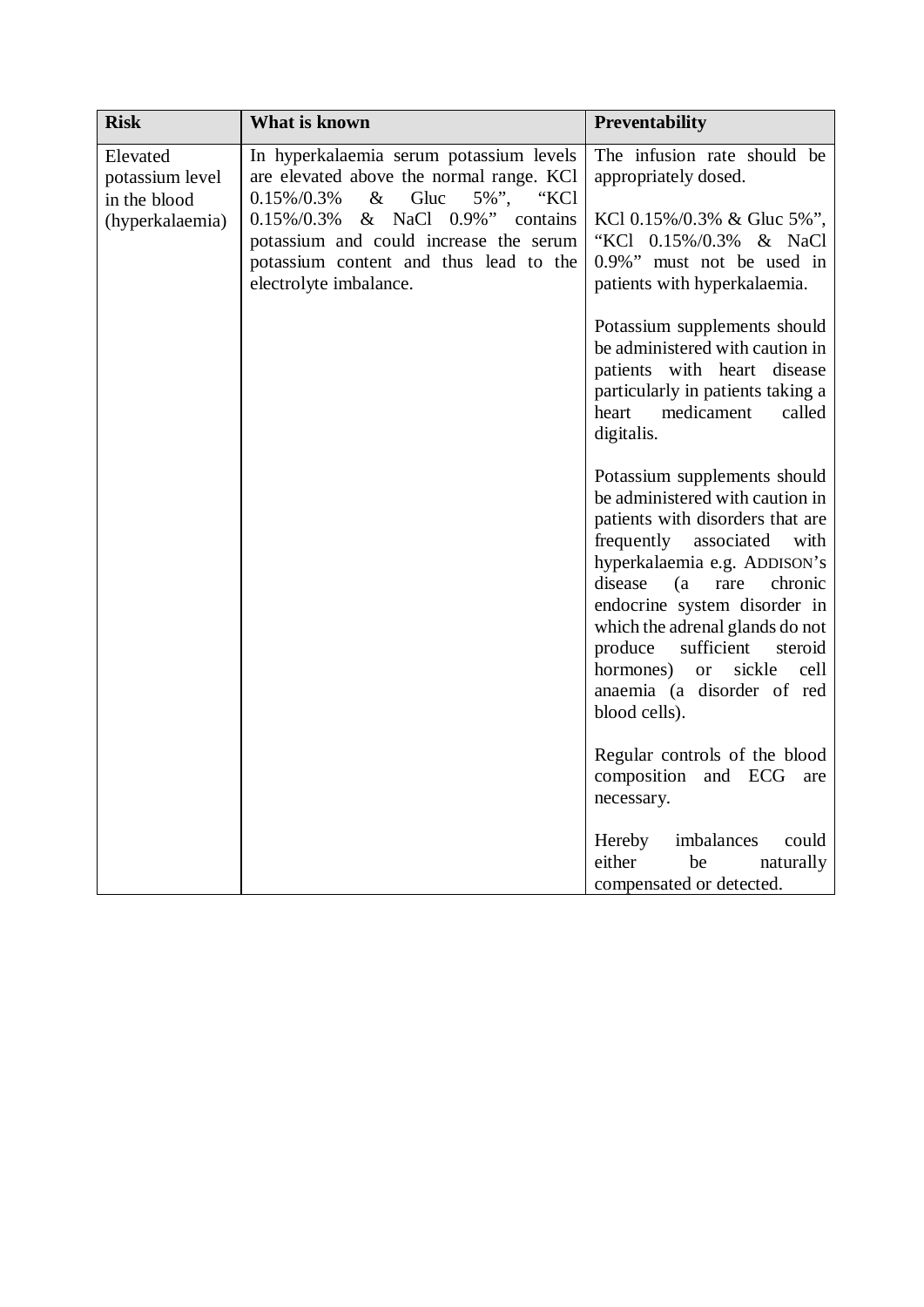| <b>Risk</b>                                                 | What is known                                                                                                                                                                                                                                                                                                                                                                                                             | <b>Preventability</b>                                                                                                                                                                                                                                                                                                                                                                                                                                                                                                                                                                                                                                                                                                                                                                                                     |
|-------------------------------------------------------------|---------------------------------------------------------------------------------------------------------------------------------------------------------------------------------------------------------------------------------------------------------------------------------------------------------------------------------------------------------------------------------------------------------------------------|---------------------------------------------------------------------------------------------------------------------------------------------------------------------------------------------------------------------------------------------------------------------------------------------------------------------------------------------------------------------------------------------------------------------------------------------------------------------------------------------------------------------------------------------------------------------------------------------------------------------------------------------------------------------------------------------------------------------------------------------------------------------------------------------------------------------------|
| Elevated sodium<br>level in the<br>blood<br>(hypernatraemia | In hypernatraemia serum sodium levels are<br>elevated above the normal range.<br>Potassium Chloride 1.5 mg/ml and<br>Sodium Chloride 9 mg/ml Solution for<br>Infusion<br>and<br>Potassium Chloride 3 mg/ml and<br>Sodium Chloride 9 mg/ml Solution for<br>Infusion<br>have a sodium concentration higher than the<br>normal blood sodium concentration and<br>could therefore increase the blood sodium<br>concentration. | The infusion rate should be<br>appropriately dosed.<br>Potassium Chloride 1.5<br>mg/ml and Sodium<br>Chloride 9 mg/ml Solution<br>for Infusion<br>and<br>Potassium Chloride 3<br>mg/ml and Sodium<br>Chloride 9 mg/ml Solution<br>for Infusion<br>must not be used in patients<br>with severe hypernatraemia.<br>Sodium<br>containing<br>drugs<br>should be administered<br>with<br>caution<br>in patients<br>with<br>impaired renal function or with<br>a concomitant medication of<br>sodium retaining drugs.<br>Blood controls of<br>serum<br>sodium are inexpensive and<br>represent a standard blood test<br>almost<br>availabe<br>in<br>any<br>laboratory. Regular controls of<br>the blood composition are<br>necessary.<br>imbalances<br>Hereby<br>could<br>either<br>be<br>naturally<br>compensated or detected. |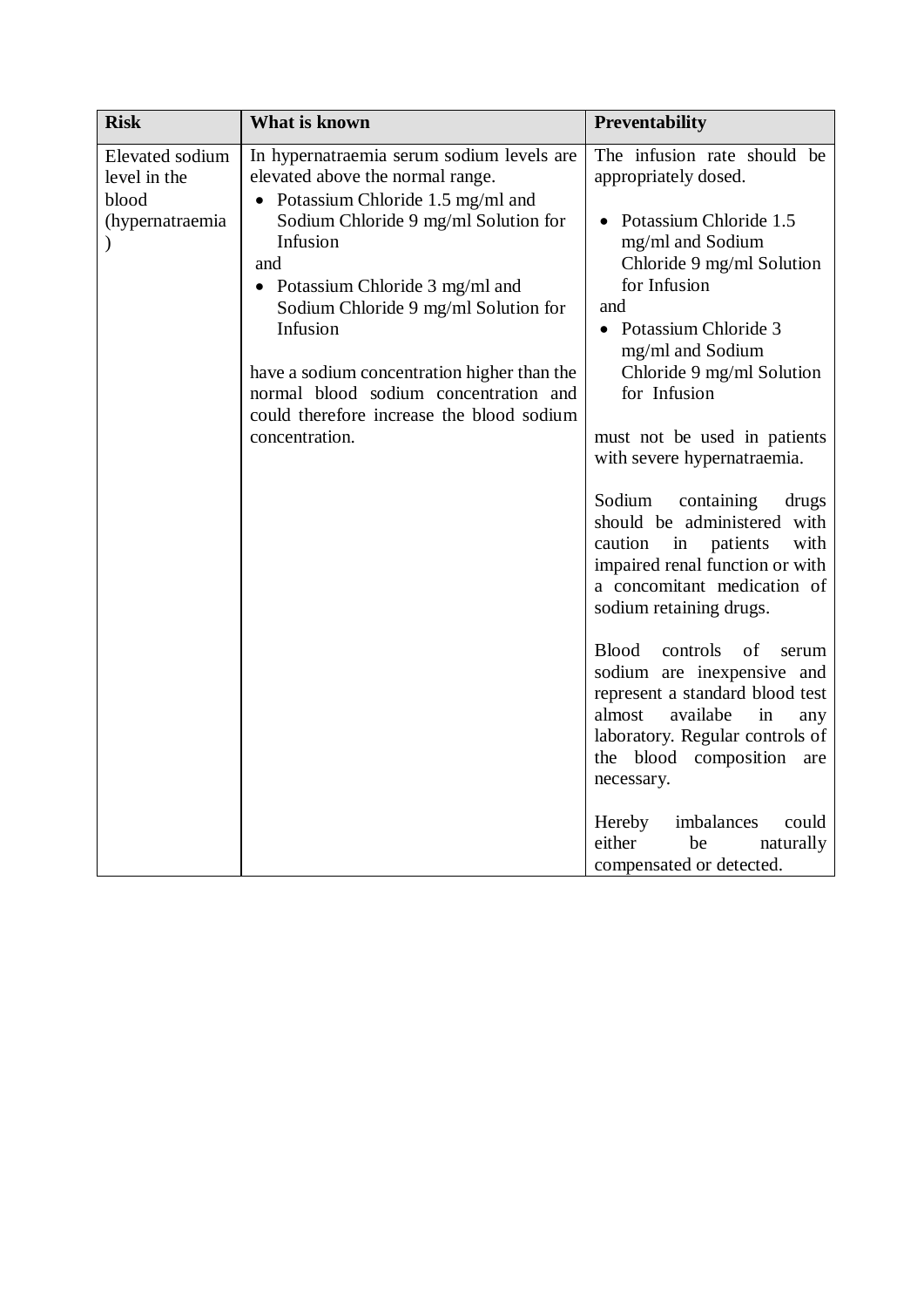| <b>Risk</b>                                                      | What is known                                                                                                                                                                                                                                                                                                                                                                                                                                                                                                                                                                                                                                      | <b>Preventability</b>                                                                                                                                                                                                                                                                                                                                                                                                                                                |
|------------------------------------------------------------------|----------------------------------------------------------------------------------------------------------------------------------------------------------------------------------------------------------------------------------------------------------------------------------------------------------------------------------------------------------------------------------------------------------------------------------------------------------------------------------------------------------------------------------------------------------------------------------------------------------------------------------------------------|----------------------------------------------------------------------------------------------------------------------------------------------------------------------------------------------------------------------------------------------------------------------------------------------------------------------------------------------------------------------------------------------------------------------------------------------------------------------|
| Elevated levels<br>of glucose in the<br>blood<br>(hyperglycaemia | Healthy individuals are able to maintain the<br>blood glucose level in a normal range. These<br>regulation mechanisms may be impaired<br>under certain conditions (e.g. diabetes)<br>mellitus). The infusion of<br>glucose<br>containing drugs like<br>• Potassium Chloride 1.5 mg/ml $(0.15 \%)$<br>$w/v$ or 3 mg/ml (0.3 % w/v) and Glucose<br>50 mg/ml (5 % w/v)<br><b>or</b><br>• Potassium Chloride 1.5 mg/ml $(0.15 \%)$<br>$w/v$ or 3 mg/ml (0.3 % w/v), Sodium<br>Chloride 1.8 mg/ml $(0.18\% \text{ w/v})$ and<br>Glucose 40 mg/ml (4 % w/v)<br>in these patients may lead to an increase of<br>blood glucose levels above normal values. | The infusion rate should be<br>appropriately dosed.<br>Caution should be exercised<br>solution<br>the<br>when<br>1S<br>administered to patients with<br>diabetes, and in patients with<br>impaired glucose tolerance for<br>Blood<br>other reason.<br>any<br>glucose monitoring will be<br>required.<br>Administration of glucose<br>solutions is not recommended<br>after acute ischaemic strokes as<br>hyperglycaemia was reported<br>worsen ischaemic brain<br>to |
|                                                                  |                                                                                                                                                                                                                                                                                                                                                                                                                                                                                                                                                                                                                                                    | damage and impair recovery.                                                                                                                                                                                                                                                                                                                                                                                                                                          |

### **Important potential risks**

None.

### **Important missing information**

None

# *VI.2.5 Summary of additional risk minimisation measures by safety concern* Not applicable.

# *VI.2.6 Planned post authorisation development plan*

Not applicable.

*VI.2.7 Summary of changes to the risk management plan over time*

| <b>Version</b> | <b>Date</b>                     | <b>Safety Concerns</b>                                                    | <b>Comment</b>                                                                                                      |
|----------------|---------------------------------|---------------------------------------------------------------------------|---------------------------------------------------------------------------------------------------------------------|
| 1.0            | See effective date<br>in header | <b>Identified Risks:</b><br>Hyperkalaemia                                 | None                                                                                                                |
| 1.1            | See effective date<br>in header | <b>Identified Risks:</b><br>Hypernatraemia<br>Hyperglycaemia<br>$\bullet$ | Additional risks requested by<br>authority within assessment<br>reports<br>UK/H/4388/II/006/G<br>UK/H/4390/II/006/G |
| 1.2            | See last page                   | <b>Identified Risks:</b><br>Hyperkalaemia                                 | No changes of the safety<br>concerns. Only changes of the                                                           |